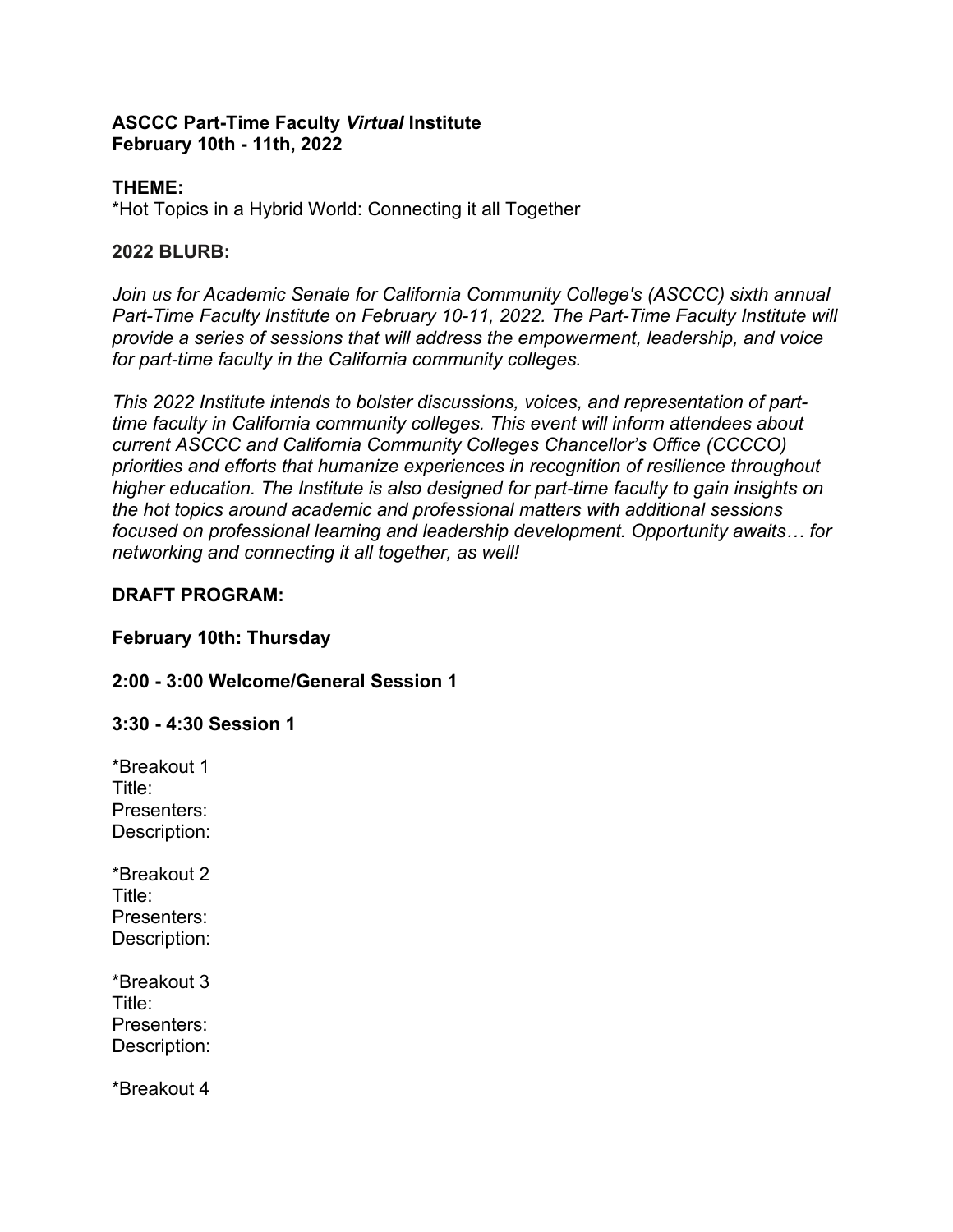Title: Presenters: Description:

#### **4:30 - 5:30 Social/Networking**  $\sim\sim\sim\sim\sim$ **3:30 - 5:00 CV Review (?)**  $\sim\sim\sim\sim\sim$

**February 11th: Friday**

## **8:30 - 9:30 Networking**

#### **9:30 - 10:30 General Session 2**

#### **11:00 - 12:00 Session 2**

\*Breakout 1 Title: Presenters: Description:

\*Breakout 2 Title: Presenters: Description:

\*Breakout 3 Title: Presenters: Description:

\*Breakout 4 Title: Presenters: Description:

#### **12:00 - 1:00 LUNCH BREAK**

#### **1:00 - 2:00 Session 3**

\*Breakout 1 Title: Presenters: Description: